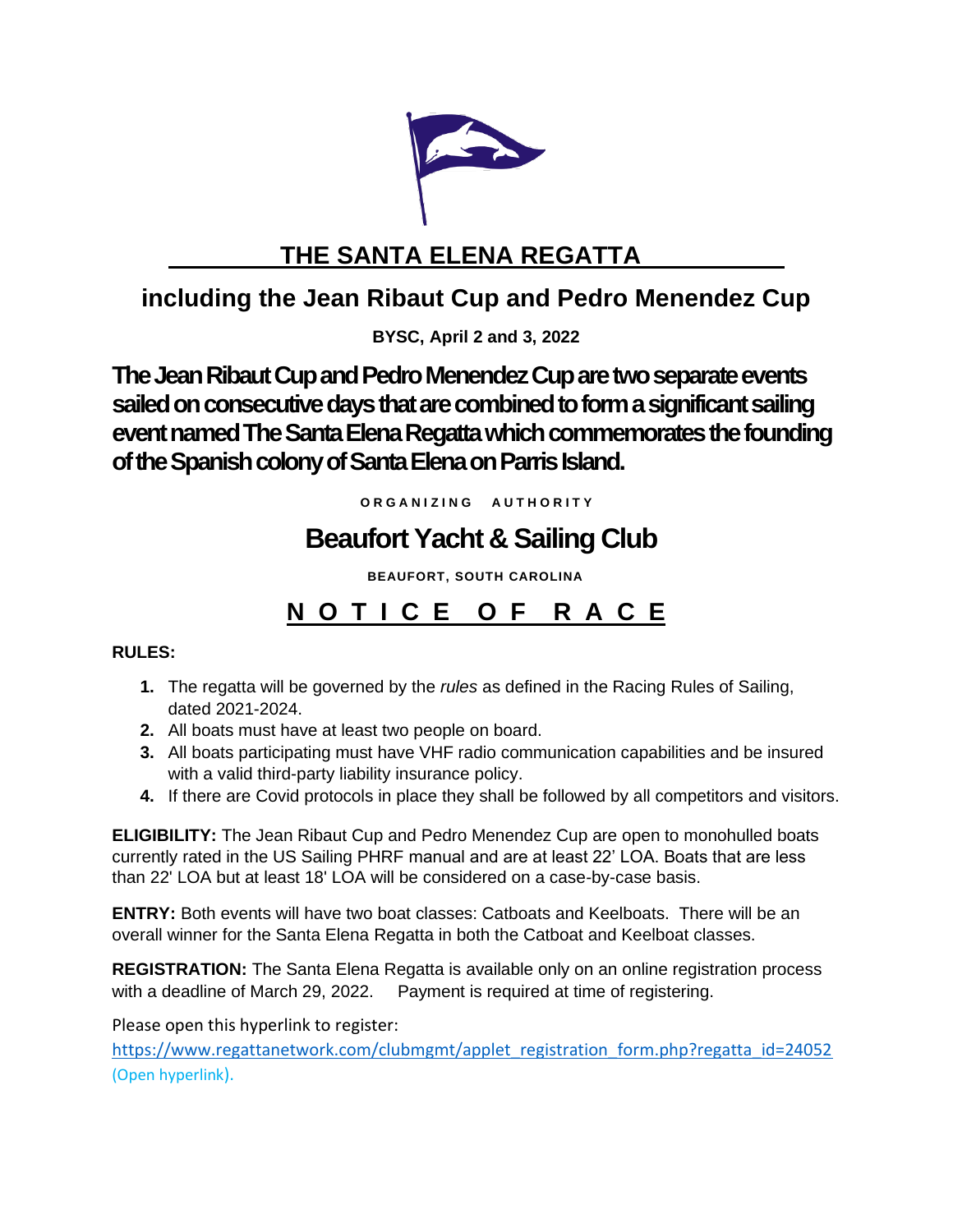### **FEES: Jean Ribaut Cup only: \$45**

**Pedro Menendez only: \$45**

**Entry in both events: \$80**

### **SCHEDULE:**

**Friday, April 1, 6:00pm** Competitor's Meeting on the BYSC dock.

#### **Saturday, April 2, The Jean Ribaut Cup**

**11:00am:** Warning for all Catboats in Port Royal Sound. All Keelboats will start second. Starts will not be rolled. Additional races are planned, depending on conditions. One race will constitute a regatta.

**6:00pm:** Social time at the Club with possible awards for the Jean Ribaut Cup.

#### **Sunday, April 3, The Pedro Menendez Cup**

**11:00am,** Warning for all Catboats in Port Royal Sound. All Keelboats will start second. Starts will not be rolled. Additional races are planned, depending on conditions.

**5:00pm** approx.: Awards at BYSC following the finish of racing.

**SAILING INSTRUCTIONS AND NOTICE OF RACE:** Sailing Instructions (SI's) and Notice of Race (NOR) will be available online and at the Competitors Meeting.

**PENALTIES:** Rules 44.1 and 44.2 are changed so that the "Two-Turns penalty" is replaced by the "One-Turn Penalty".

**RACE AREA:** Racing will be conducted in Port Royal Sound generally between Hilton Head, Bay Point, Parris Island and the 3 mile nautical line offshore, (Chart 12516). Either fixed government marks, drop marks or a combination will be used.

## **RACE COURSES:**

- **1.** Sailing conditions will determine the specific starting location(s) in the race area, number of races and courses. Course specifics will be discussed in the SI's and at the Competitor's Meeting.
- **2.** Note that for all races the selected race course will be posted on the signal boat and will also be broadcast on VHF radio prior to the warning signal of each class to start.

## **SCORING:**

- **1.** There are two boat classes; Catboats and Keelboats, scored separately.
- **2.** All races will be scored; there will be no races discarded. This changes RRS A2.1.
- **3.** Final positions will be determined by awarding finishing positions in each race (1<sup>st</sup>, 2<sup>nd</sup>, 3<sup>rd</sup>, etc.) based on corrected time (Time on Time) and then adding the finishing positions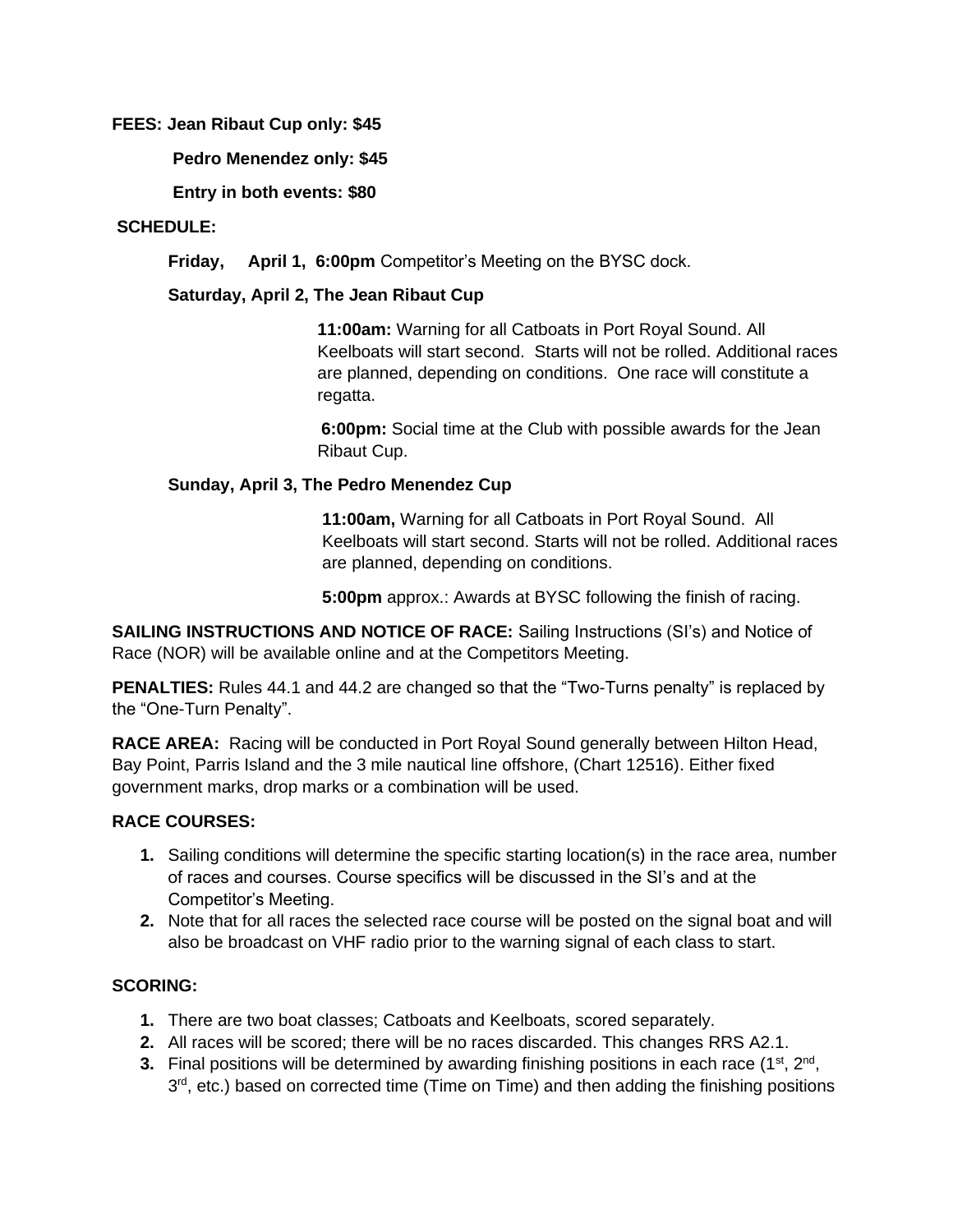together (if more than one race) to determine overall final position for each event. Ties will be broken in accordance with RRS A8 Series Ties.

**4. Santa Elena Regatta** winner will be awarded in both the Catboat and Keelboat class based on the lowest total corrected time in the combined events for each class.

#### **PRIZES:**

- **1.** The **Jean Ribaut Cup and Pedro Menendez Cup** perpetual trophies will be awarded to the top finishing boats of each event in each class. Keeper trophies, will be awarded in both classes for each event depending on the number of entrees
- **2.** The **Santa Elena Regatta** perpetual trophy will be awarded to the winning Catboat and the winning Keelboat of the combined events as determined by the scoring method described above. A 1<sup>st</sup> place keeper trophy will be awarded to the Santa Elena Regatta winner.
- **3.** All perpetual trophies will reside at BYSC.

## **ADDITIONAL INFORMATION**

#### **APPROACHING BEAUFORT FROM THE OCEAN:**

- **1.** Note that the ICW numbered aids to navigation in the ship channel from the ocean to the town of Port Royal are counter to normal ICW numbering running north to south.
- **2.** For those headed to/from BYSC the only bridge is the McTeer bridge between Beaufort and Port Royal Sound.

#### **TIDES (BEAUFORT):**

Fri. 4/1 High at 10:18 am, Low at 4:15 pm.

Sat. 4/2 High at 10:57am, Low at 4:54 pm.

Sun. 4/3 High at 11:36 am, Low at 5:31 pm.

**DOCKING:** Limited docking space is available at BYSC on a first come basis. The Port Royal Marina and the Downtown Marina are additional options, as well as anchoring out. If anchored out nearby BYSC the club will provide limited shuttle service to the BYSC dock.

#### **SOCIAL:**

6:00 pm. After the Competitor's Meeting on the dock on Fri., April 1, everyone is invited to Sunset Friday at the club with hors d'ouevers.

6pm. Sat. April 2. Bar is open.

5pm, Sun. April 3 awards.

Dinner is on your own each day.

#### **CONTACT:**